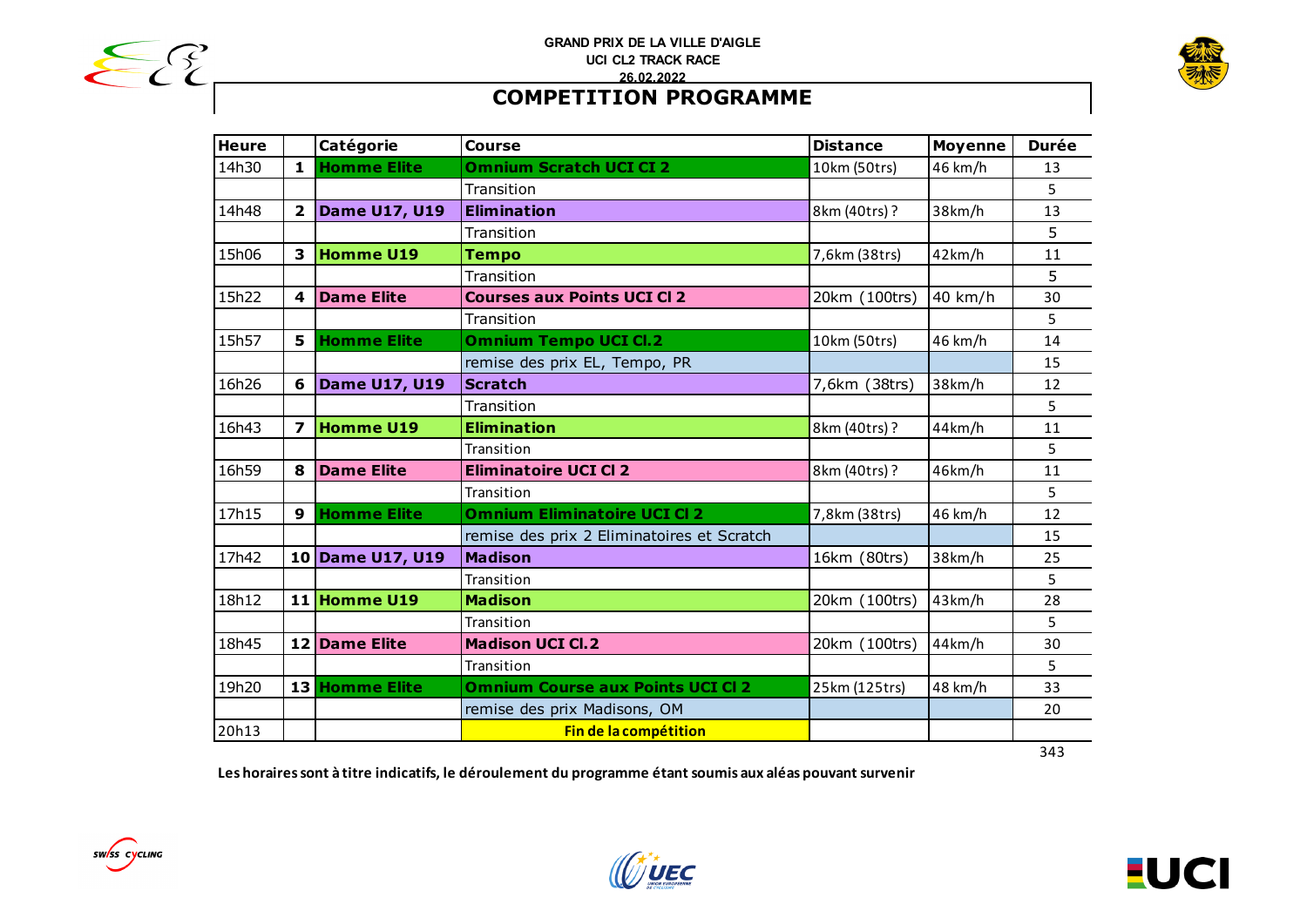



| Comité d'organisation                | <b>Commission des Vélodromes Romands</b>                                  |
|--------------------------------------|---------------------------------------------------------------------------|
| Président des commissaires<br>Membre | Christian Magiera, Commissaire UCI<br>Andreas Gensheimer, Commissaire UCI |
| Membre Résultats                     | Doris Turin, Commissaire National                                         |





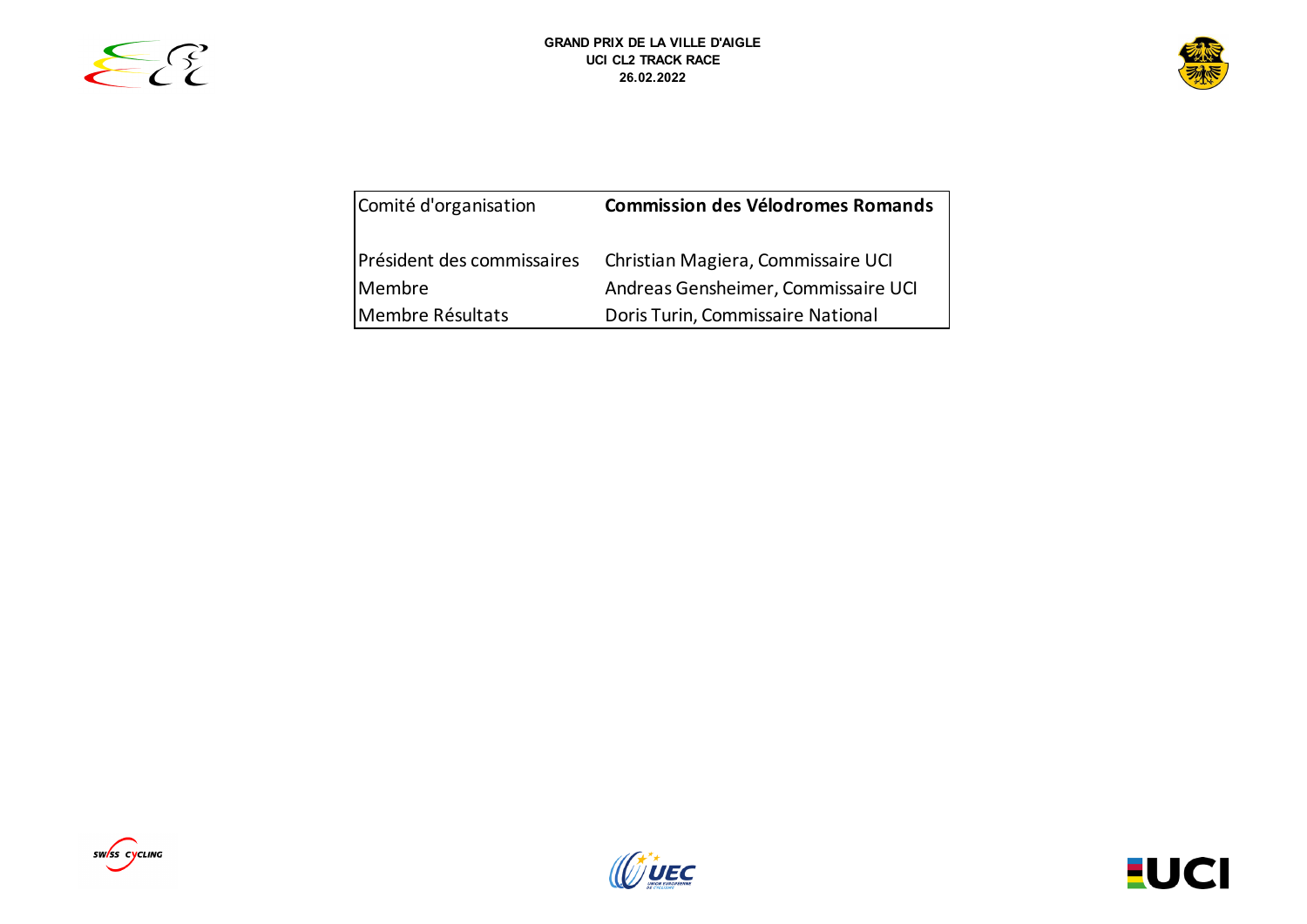



# **OMNIUM MEN ELITE - SCRATCH 1/4**

| Rank | BIB            | UCI ID      | <b>Last Name</b> | <b>First Name</b> | Country    | <b>RES</b>     | $L +$ | L-   | <b>POINTS</b>  |
|------|----------------|-------------|------------------|-------------------|------------|----------------|-------|------|----------------|
|      |                | 10005865551 | Imhof            | Claudio           | SUI        | 1              | 1     |      | 40             |
| 2    | 14             | 10014365175 | Fynbo            | Anders            | <b>DEN</b> | $\overline{2}$ |       |      | 38             |
| 3    | 8              | 10006502014 | Havik            | Yoeri             | <b>NED</b> | 3              |       |      | 36             |
| 4    | 3              | 10004633247 | Christos         | Volikakis         | <b>GRE</b> | 4              |       |      | 34             |
| 6    | 4              | 10008132826 | Vitzthum         | Simon             | SUI        | 6              |       |      | 30             |
| 5    | 7              | 10051468887 | Lange            | Colby             | <b>USA</b> | 5              |       |      | 32             |
| 7    | 11             | 10060365306 | Schilt           | <b>Ryan</b>       | <b>NED</b> | 7              |       |      | 28             |
| 8    | 12             | 10034778019 | Weiss            | Fabian            | SUI        | 8              |       |      | 26             |
| 9    | 16             | 10015021139 | Koontz           | Grant             | <b>USA</b> | 9              |       |      | 24             |
| 10   | 15             | 10046142779 | Pickrell         | Riley             | CAN        | 10             |       |      | 22             |
| 11   | 6              | 10009493250 | Pijourlet        | Louis             | <b>FRA</b> | 11             |       |      | 20             |
| 12   | $\mathfrak{p}$ | 10025264440 | Chalel           | Yacine            | ALG        | 12             |       |      | 18             |
| 13   | 9              | 10035022337 | Wafler           | Tim               | <b>AUT</b> | 13             |       |      | 16             |
| 14   | 20             | 10034799035 | <b>Bieler</b>    | Dominik           | SUI        | 14             |       |      | 14             |
| 15   | 10             | 10015848972 | Johansson        | Gustav            | <b>SWE</b> | 15             |       |      | 12             |
| 16   | 18             | 10078913928 | Weder            | Justin            | SUI        | 16             |       |      | 10             |
| 17   | 19             | 10009499415 | Mariani          | Alessandro        | <b>ITA</b> | 17             |       |      | 8              |
| 18   | 17             | 10083201025 | Wüthrich         | Emmanuel          | SUI        | 18             |       |      | 6              |
| 19   | 13             | 10035022539 | Schmidbauer      | Maximilian        | AUT        | 19             |       | $-1$ | 4              |
| 20   | 5              | 10050576386 | Ogrodniczuk      | Ethan             | CAN        | 20             |       | $-1$ | $\overline{2}$ |





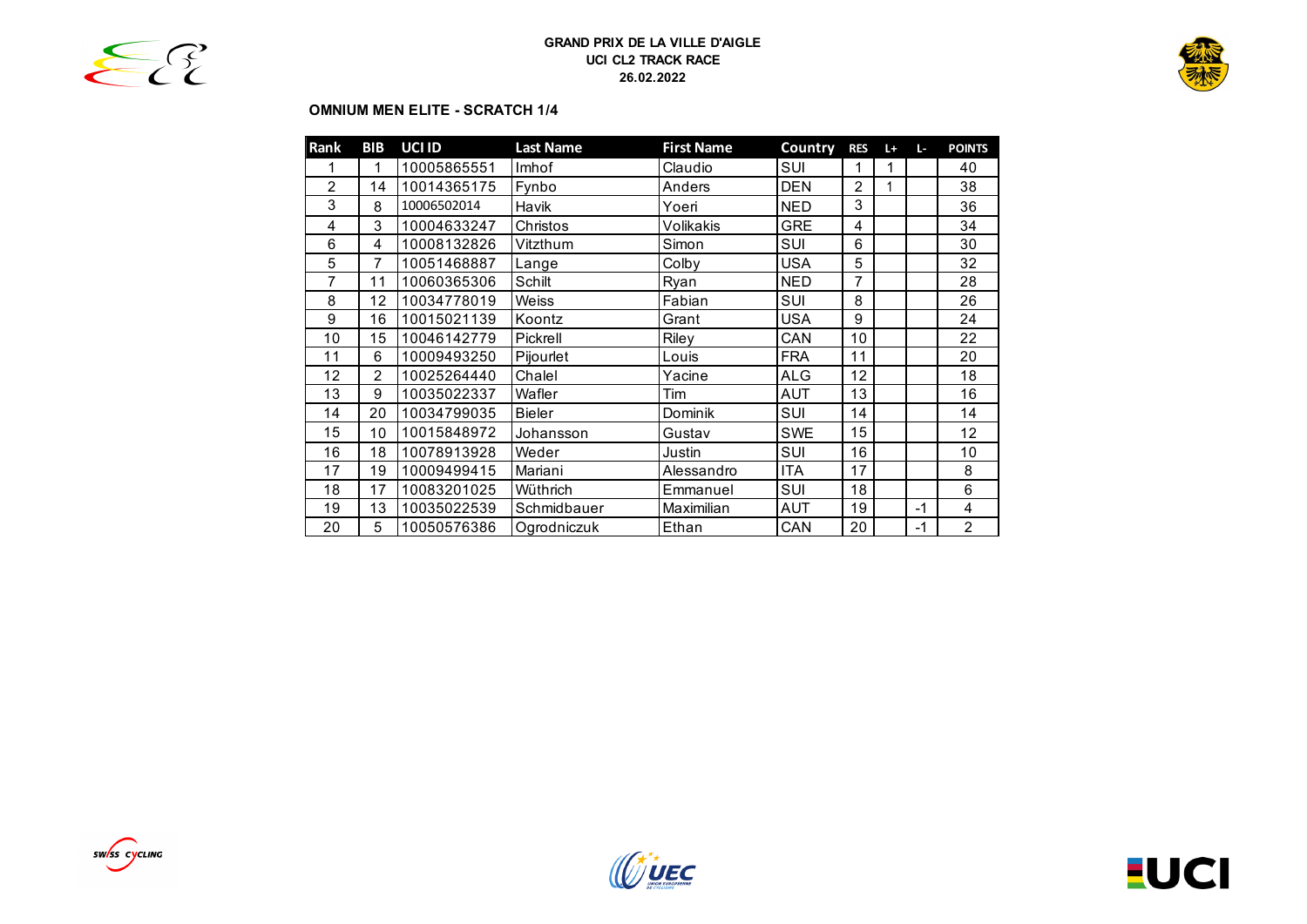



# **ELIMINATION WOMEN JUNIOR**

| Rank |    | BIB UCI ID  | <b>Last Name</b> | <b>First Name</b> | Country Team |                                                | <b>RES</b> |
|------|----|-------------|------------------|-------------------|--------------|------------------------------------------------|------------|
|      | 58 | 10114109467 | Stettler         | Janice            | ISUI         | <b>IRV</b> Ersigen                             |            |
|      | 57 | 10034800449 | Schiess          | Zoe               | ISUI         | <b>RMV Cham-Hagendom/ Track Team BE electr</b> |            |
| ◠    | 55 | 10034803984 | Jacolino         | Emeline           | ISUI         | <b>Sprinter Club Lignon</b>                    |            |
| 4    | 59 | 10034785796 | Fragniere        | lFantine          | ISUI         | <b>IBSO/ Team menoud bike</b>                  |            |





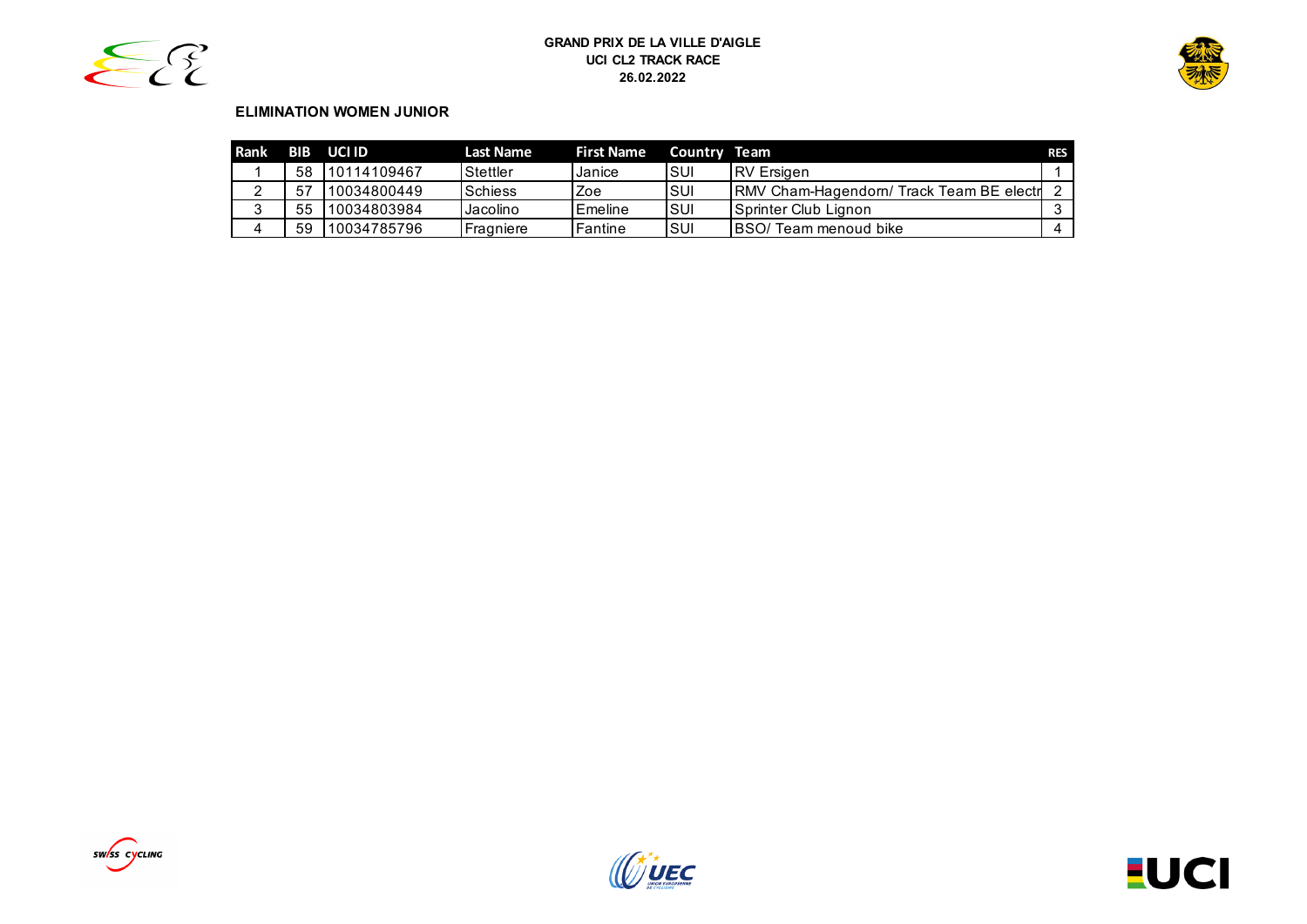



#### **TEMPO RACE MEN JUNIOR**

| Rank | BIB | UCI ID      | <b>Last Name</b>     |               |             |  |  |  |  |  |  |  |  |  |  |  |  |  |  |  |  |  |       |               |         |  |
|------|-----|-------------|----------------------|---------------|-------------|--|--|--|--|--|--|--|--|--|--|--|--|--|--|--|--|--|-------|---------------|---------|--|
|      | 66  | 1,008E+10   | Bühlmann             | Luca          | <b>ISUI</b> |  |  |  |  |  |  |  |  |  |  |  |  |  |  |  |  |  |       | 12            |         |  |
|      | 74  | $1.007E+10$ | Salvadori            | Axel          | <b>IFRA</b> |  |  |  |  |  |  |  |  |  |  |  |  |  |  |  |  |  |       |               |         |  |
|      | 70  | :008E+10, ا | Vouilloz             | Mathis        | ISUI        |  |  |  |  |  |  |  |  |  |  |  |  |  |  |  |  |  |       |               |         |  |
|      | 69  | 1.006E+10   | Walter               | Filippo       | ISUI        |  |  |  |  |  |  |  |  |  |  |  |  |  |  |  |  |  |       |               |         |  |
|      | 75  | :003E+10, ا | <b>I</b> Pinna       | Simone        | <b>ITA</b>  |  |  |  |  |  |  |  |  |  |  |  |  |  |  |  |  |  |       |               |         |  |
|      | -67 | 1.008E+10   | Müller               | Jonas         | ISUI        |  |  |  |  |  |  |  |  |  |  |  |  |  |  |  |  |  | $-20$ |               | $-18$ 4 |  |
|      | 73  | :006E+10, ا | Plüss                | Micha         | <b>ISUI</b> |  |  |  |  |  |  |  |  |  |  |  |  |  |  |  |  |  | $-20$ |               | $-19$ 9 |  |
|      | 76  | $1.003E+10$ | Binggeli             | Alexandre SUI |             |  |  |  |  |  |  |  |  |  |  |  |  |  |  |  |  |  | $-20$ |               | $-19$ 5 |  |
|      | 65  | 1.01E+10    | Van Nijverseel Linus |               | <b>SUI</b>  |  |  |  |  |  |  |  |  |  |  |  |  |  |  |  |  |  |       | $-40$ $-40$ 6 |         |  |



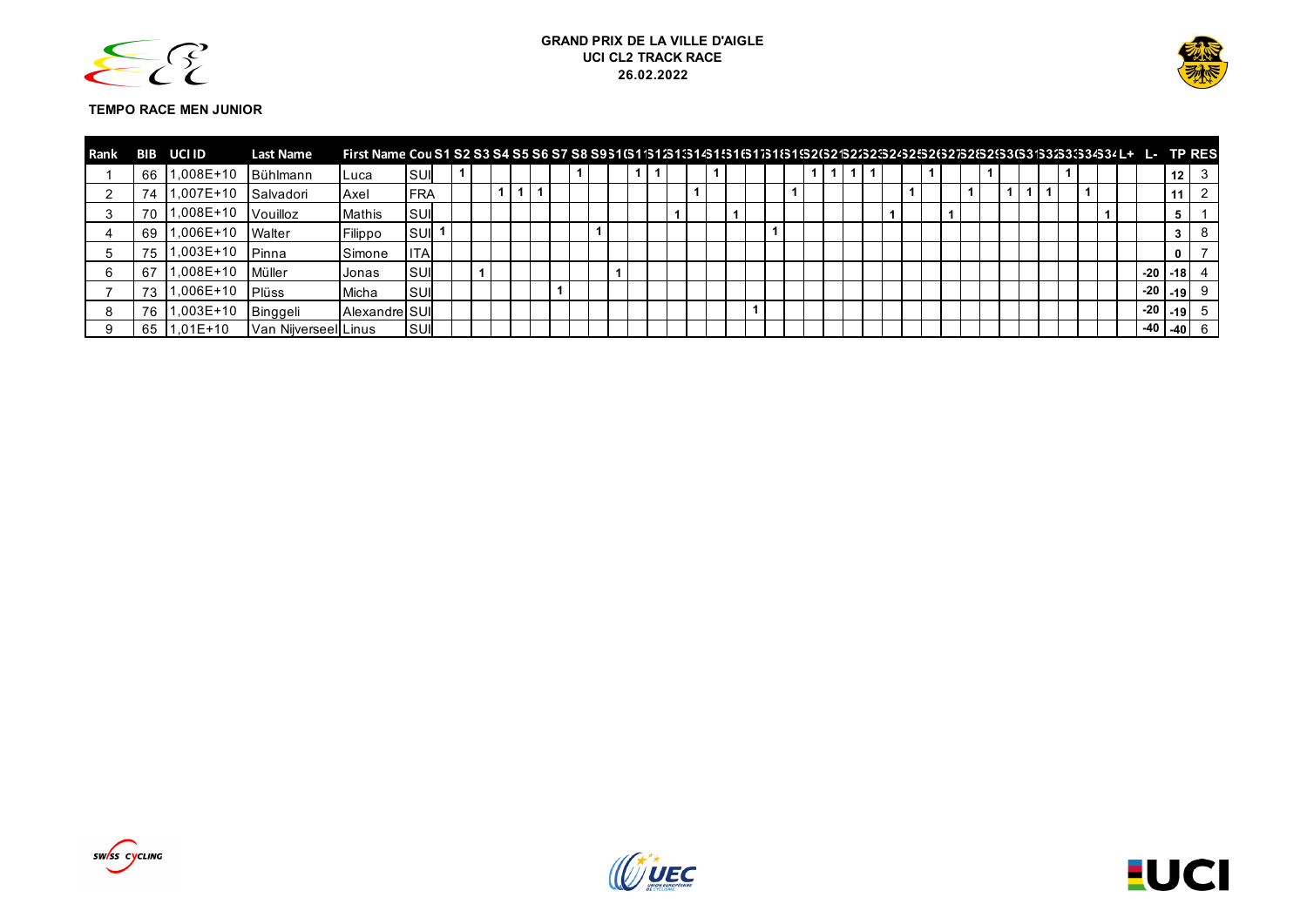



# **POINTS RACE WOMEN ELITE**

|      |     |               |                  |                       |              |                                     |                 |                |   |                |                |   |   |   |   | 2x |                                      |       |                  |                |
|------|-----|---------------|------------------|-----------------------|--------------|-------------------------------------|-----------------|----------------|---|----------------|----------------|---|---|---|---|----|--------------------------------------|-------|------------------|----------------|
| Rank | BIB | <b>UCI ID</b> | <b>Last Name</b> | <b>First Name</b>     | Country Team |                                     |                 |                |   |                |                |   |   |   |   |    | S1 S2 S3 S4 S5 S6 S7 S8 S9 S10 L+ L- |       | <b>T-pts RES</b> |                |
|      | 34  | 10045969492   | Williams         | Lily                  | USA          | <b>USA</b>                          | $5\overline{)}$ | 5              | 5 |                | 5              | 5 | 5 |   | 5 | 2  | 40                                   |       | 78               | 4              |
| 2    | 43  | 10046251095   | Jonker           | Kerry                 | <b>RSA</b>   | Andy Schleck CP NVST Immo Losch     | $\overline{2}$  |                | 2 |                | $\overline{2}$ | 2 |   |   |   |    | 60                                   |       | 68               | 11             |
| 3    | 45  | 10009183557   | Klimova          | Diana                 | <b>RUS</b>   | Marathon-Tula Cycling Team          |                 |                |   |                |                |   |   |   |   |    | 60                                   |       | 60               | 14             |
|      | 44  | 10007739974   | Gulnaz           | Khatuntseva           | <b>RUS</b>   | Marathon-Tula Cycling Team          |                 |                |   |                |                | 3 |   | 3 |   |    | 20                                   |       | 31               | 3              |
| 5    | 47  | 10083968436   | Schmid           | Kaia                  | <b>USA</b>   | <b>USA CYCLING</b>                  |                 |                | 3 | $\overline{2}$ |                |   |   |   |   |    | 20                                   |       | 29               | 5              |
| 6    | 39  | 10008928226   | Milaki           | Argyro                | <b>GRE</b>   | ATLAS RETHIMNON/GREECE              |                 |                |   | 5              |                |   | 3 | 2 |   | 10 |                                      |       | 20               |                |
|      | 33  | 10009998357   | Mettraux         | Léna                  | SUI          | Andy Schleck - CP NVST - Immo Losch |                 |                |   |                |                |   | 2 | 5 | 2 |    |                                      |       | 10               | 15             |
| 8    | 37  | 10006883454   | Quaade           | Michelle Lauge   DEN  |              | Nørrebro Cykleklub                  |                 |                |   |                |                |   |   |   | 3 | 6  |                                      |       | 9                | $\overline{2}$ |
| 9    | 32  | 10005445154   | Andres           | Michelle              | SUI          | Andy Schleck - CP NVST - Immo Losch |                 | $\overline{2}$ |   |                |                |   |   |   |   |    |                                      |       | 3                | 12             |
| 10   | 30  | 10115741087   | Schneider        | Cybèle                | SUI          | Velo 67 Racing Team                 |                 |                |   |                |                |   |   |   |   |    |                                      |       |                  | 6              |
|      | 35  | 10008688150   | Olsen            | <b>Amalie Winther</b> | <b>DEN</b>   | <b>Team Torelli</b>                 |                 |                |   |                |                |   |   |   |   |    |                                      |       | $\mathbf{0}$     |                |
| 12   | 46  | 10027578595   | Pomares          | Cindy                 | <b>FRA</b>   | Sprinteur Club Féminin              |                 |                |   |                |                |   |   |   |   |    |                                      |       | $\mathbf{0}$     | 9              |
| 13   | 42  | 10010823261   | Van Niekerk      | Danielle              | <b>RSA</b>   | Got It Global / South Africa        |                 |                |   |                |                |   |   |   |   |    |                                      |       | $\Omega$         | 10             |
| 14   | 40  | 10053580255   | Zaied            | Ebtissam              | EGY          | Egyptian national team              | 3               | 3              |   |                |                |   |   |   |   |    |                                      | $-20$ | $-14$            | 16             |
| 15   | 41  | 10117937230   | Liechti          | Jasmin                | SUI          | <b>RV Ersigen</b>                   |                 |                |   |                |                |   |   |   |   |    |                                      | $-20$ | $-20$            | 8              |
| 16   | 36  | 10083975106   | Gschwentner      | Leila                 | <b>AUT</b>   | <b>AUSTRIA</b>                      |                 |                |   |                |                |   |   |   |   |    |                                      | $-40$ | -40              | 13             |
| 17   | 49  | 10030319049   | Bonzanini        | Rachele               | <b>ITA</b>   | T RED Factory Racing Team           |                 |                |   | 3              | 3              |   |   |   |   |    |                                      |       | 6                | DNF            |
|      | 38  | 10066169946   | Torres           | Adriana               | <b>FRA</b>   | lyon sprint evolution               |                 |                |   |                |                |   |   |   |   |    |                                      |       | $\Omega$         | DNF            |
| 19   | 48  | 10075231867   | Dolez            | Lou                   | <b>FRA</b>   | Team all cycles Val d'Europe        |                 |                |   |                |                |   |   |   |   |    |                                      |       |                  | <b>IDNF</b>    |



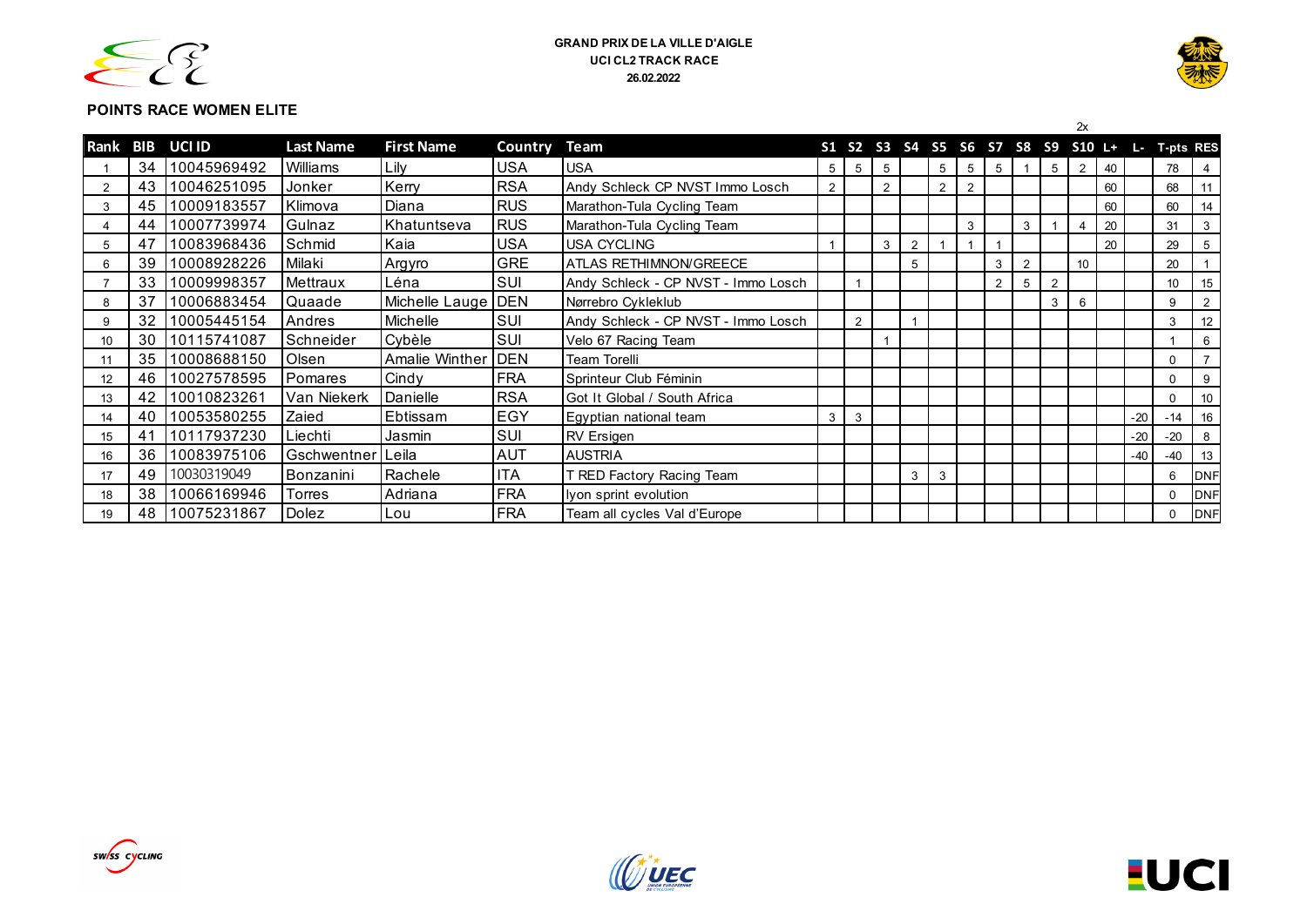



#### **OMNIUM MEN ELITE - TEMPO RACE 2/4**

| Rank | BIB | UCI ID      | <b>Last Name</b> | <b>First Name</b> |            |  |  |  |  |  |  |  |  |  |  |  |  |  |    | - 15 | ТP           | <b>RES</b> | <b>PTS</b>    | <b>PTS</b> |
|------|-----|-------------|------------------|-------------------|------------|--|--|--|--|--|--|--|--|--|--|--|--|--|----|------|--------------|------------|---------------|------------|
|      | 6   | .0009E+10   | Pijourlet        | Louis             | FRA        |  |  |  |  |  |  |  |  |  |  |  |  |  | 20 |      | 31           |            | 40            | 40         |
| ◠    |     | ,0006E+10   | Imhof            | Claudio           | <b>SUI</b> |  |  |  |  |  |  |  |  |  |  |  |  |  | 20 |      | 28           |            | 38            | 38         |
| 3    |     | ,0051E+10   | Lange            | Colby             | <b>USA</b> |  |  |  |  |  |  |  |  |  |  |  |  |  | 20 |      | 28           | 11         | 36            | 36         |
|      | 8   | ,0007E+10   | Havik            | Yoeri             | <b>NED</b> |  |  |  |  |  |  |  |  |  |  |  |  |  | 20 |      | 23           | 17         | 34            | 34         |
| 5    |     | ,0035E+10   | Weiss            | Fabian            | SUI        |  |  |  |  |  |  |  |  |  |  |  |  |  | 20 |      | 22           | 14         | 32            | 32         |
| 6    |     | $,006E+10$  | Schilt           | Ryan              | <b>NED</b> |  |  |  |  |  |  |  |  |  |  |  |  |  | 20 |      | 21           | 19         | 30            | 30         |
|      |     | ,0008E+10   | Vitzthum         | Simon             | <b>SUI</b> |  |  |  |  |  |  |  |  |  |  |  |  |  |    |      |              |            | 28            | 28         |
|      | 20  | ,0035E+10   | Bieler           | Dominik           | SUI        |  |  |  |  |  |  |  |  |  |  |  |  |  |    |      | 3            |            | 26            | 26         |
| 9    | 18  | ,0079E+10   | Weder            | Justin            | SUI        |  |  |  |  |  |  |  |  |  |  |  |  |  |    |      | $\cdot$      | 12         | 24            | 24         |
| 10   | 3   | ,0005E+10   | Christos         | Volikakis         | <b>GRE</b> |  |  |  |  |  |  |  |  |  |  |  |  |  |    |      |              | $\Omega$   | 22            | 22         |
| 11   | 13  | ,0035E+10   | Schmidbauer      | Maximilian        | <b>AUT</b> |  |  |  |  |  |  |  |  |  |  |  |  |  |    |      |              | 18         | 20            | 20         |
| 12   | 16  | $,0015E+10$ | Koontz           | Grant             | <b>USA</b> |  |  |  |  |  |  |  |  |  |  |  |  |  |    |      |              | 15         | 18            | 18         |
| 13   |     | ,0083E+10   | Wüthrich         | Emmanuel          | SUI        |  |  |  |  |  |  |  |  |  |  |  |  |  |    |      |              | 20         | 16            | 16         |
| 14   | 2   | ,0025E+10   | Chalel           | Yacine            | <b>ALG</b> |  |  |  |  |  |  |  |  |  |  |  |  |  |    |      | $\Omega$     |            | 14            | 14         |
| 15   |     | ,0051E+10   | Ogrodniczuk      | Ethan             | CAN        |  |  |  |  |  |  |  |  |  |  |  |  |  |    |      | $\Omega$     | 10         | 12            | 12         |
| 16   | 9   | ,0035E+10   | Wafler           | Tim               | AUT        |  |  |  |  |  |  |  |  |  |  |  |  |  |    |      | $\Omega$     |            | 10            | 10         |
|      |     | ,0016E+10   | Johansson        | Gustav            | <b>SWE</b> |  |  |  |  |  |  |  |  |  |  |  |  |  |    |      | $\Omega$     |            |               |            |
| 18   |     | .0014E+10   | Fynbo            | Anders            | DEN        |  |  |  |  |  |  |  |  |  |  |  |  |  |    |      | $\Omega$     | 9          |               |            |
| 19   | 15  | ,0046E+10   | Pickrell         | Riley             | CAN        |  |  |  |  |  |  |  |  |  |  |  |  |  |    |      | $\Omega$     | 16         |               |            |
| 20   | 19  | 1,0009E+10  | Mariani          | Alessandro        | <b>ITA</b> |  |  |  |  |  |  |  |  |  |  |  |  |  |    |      | $\mathbf{r}$ | 13         | $\mathcal{P}$ |            |



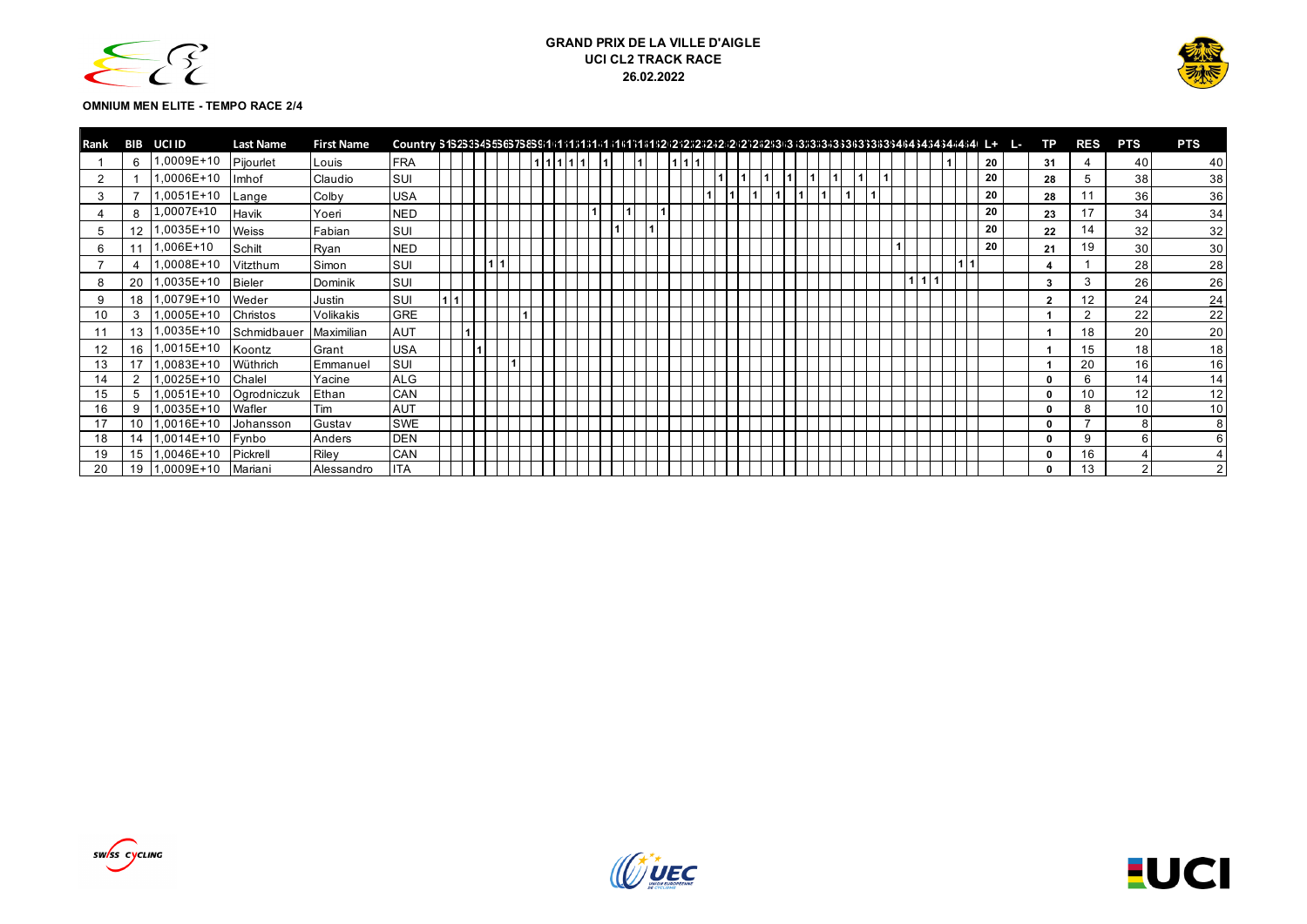



# **SCRATCH RACE WOMEN JUNIOR**

| <b>Rank</b> |     | BIB UCI ID  | Last Name      | <b>First Name</b> | Country Team |                                            | <b>RES</b> |
|-------------|-----|-------------|----------------|-------------------|--------------|--------------------------------------------|------------|
|             | 55  | 10034803984 | Jacolino       | Emeline           | ISUI         | <b>Sprinter Club Lignon</b>                |            |
|             | -57 | 10034800449 | <b>Schiess</b> | Zoe               | ISUI         | RMV Cham-Hagendorn/ Track Team BE electric |            |
|             | 58  | 10114109467 | Stettler       | Janice            | ISUI         | <b>IRV</b> Ersigen                         |            |
|             | 59  | 10034785796 | Fragniere      | Fantine           | ISUI         | <b>IBSO/ Team menoud bike</b>              |            |





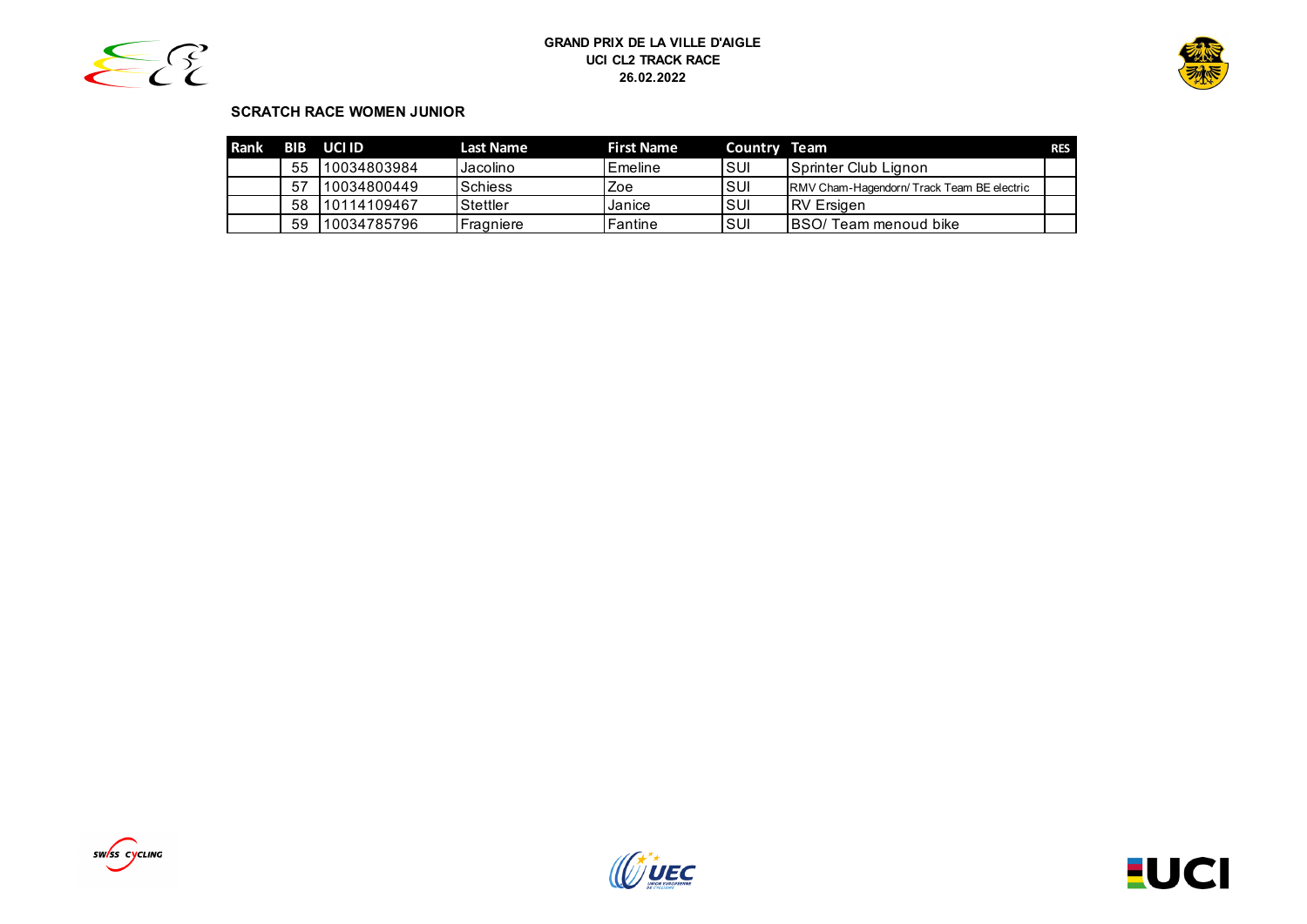



# **ELIMINATION MEN JUNIOR**

| <b>Rank</b> | <b>BIB</b> | <b>UCI ID</b> | <b>Last Name</b> | <b>First Name</b> | <b>Country Team</b> |                                        | <b>RES</b> |
|-------------|------------|---------------|------------------|-------------------|---------------------|----------------------------------------|------------|
|             | 65         | 10102097534   | Van Nijverseel   | Linus             | <b>SUI</b>          | Montreux Rennaz Cyclisme               |            |
| 2           | 70         | 10081173927   | Vouilloz         | Mathis            | ISUI                | <b>VC Excelsior Martigny</b>           |            |
| 3           | 74         | 10065769216   | Salvadori        | Axel              | IFRA                | T RED Factory Racing Team              |            |
| 4           | 67         | 10078913827   | Müller           | Jonas             | ISUI                | Humard Vélo-Passion Chazal             |            |
| 5           | 66         | 10083475958   | Bühlmann         | Luca              | ISUI                | <b>Toronto Hustle</b>                  | 5          |
| 6           | 76         | 10034801560   | Binggeli         | Alexandre         | <b>SUI</b>          | Vélo Club Orbe                         | 6          |
|             | 75         | 10030759791   | Pinna            | Simone            | lita                | T RED Factory Racing Team              |            |
| 8           | 69         | 10055955442   | Walter           | Filippo           | ISUI                | Velo club Lugano                       | 8          |
| 9           | 73         | 10055767001   | Plüss            | Micha             | <b>SUI</b>          | <b>Team Humard Velo-Passion Chazal</b> | 9          |





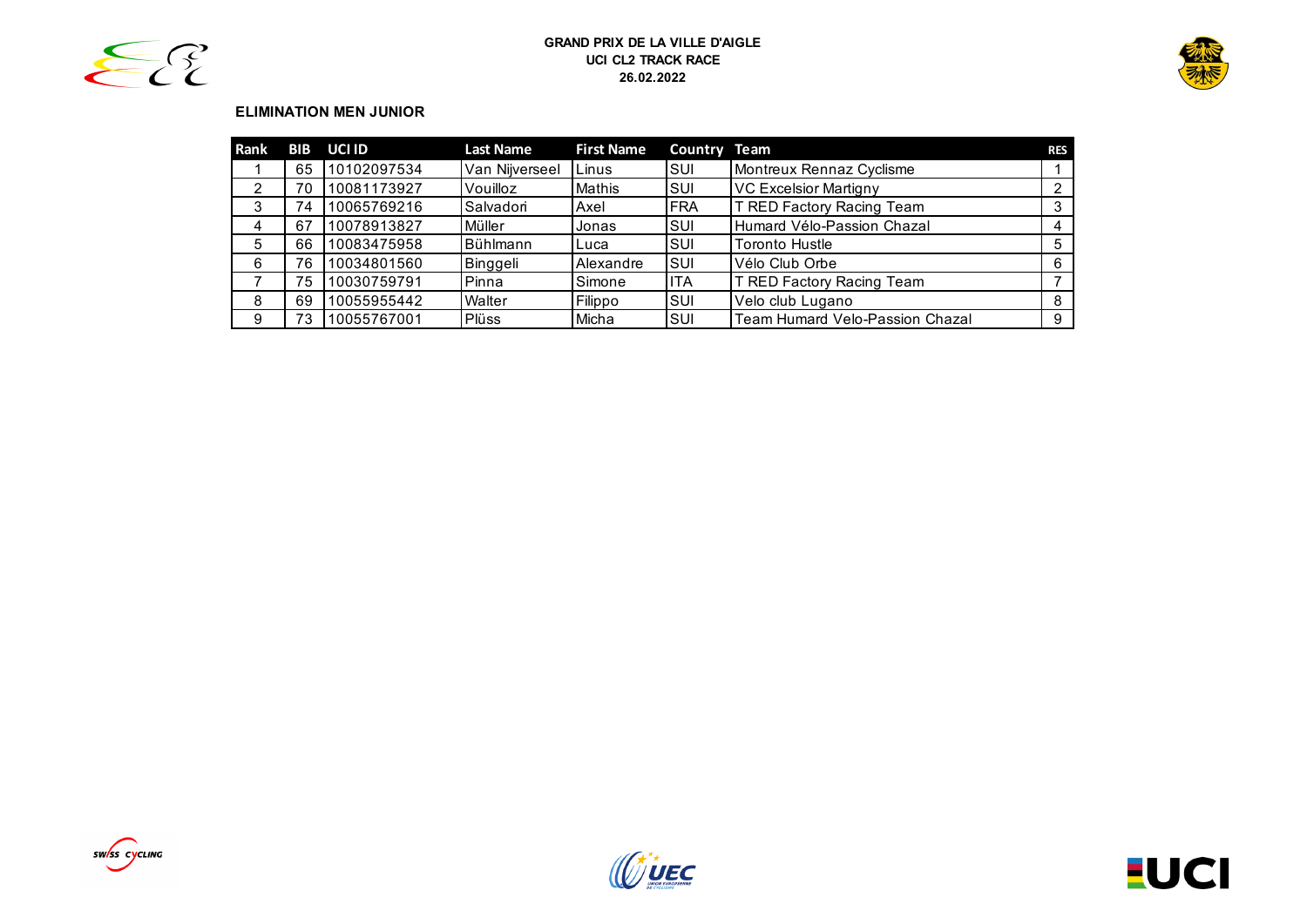



# **ELIMINATION WOMEN ELITE**

| Rank           | BIB | UCI ID      | <b>Last Name</b> | <b>First Name</b> | <b>Country Team</b> |                                     | <b>RES</b>      |
|----------------|-----|-------------|------------------|-------------------|---------------------|-------------------------------------|-----------------|
|                | 34  | 10045969492 | Williams         | Lilv              | <b>USA</b>          | <b>USA</b>                          |                 |
| $\overline{2}$ | 44  | 10007739974 | Gulnaz           | Khatuntseva       | <b>RUS</b>          | Marathon-Tula Cycling Team          | $\overline{2}$  |
| 3              | 45  | 10009183557 | Klimova          | Diana             | <b>RUS</b>          | Marathon-Tula Cycling Team          | 3               |
| 4              | 32  | 10005445154 | Andres           | <b>Michelle</b>   | SUI                 | Andy Schleck - CP NVST - Immo Losch | 4               |
| 5              | 39  | 10008928226 | Milaki           | Argyro            | <b>GRE</b>          | ATLAS RETHIMNON/GREECE              | 5               |
| 6              | 33  | 10009998357 | Mettraux         | Léna              | SUI                 | Andy Schleck - CP NVST - Immo Losch | 6               |
| 7              | 47  | 10083968436 | Schmid           | Kaia              | <b>USA</b>          | <b>USA CYCLING</b>                  |                 |
| 8              | 37  | 10006883454 | Quaade           | Michelle Lauge    | <b>IDEN</b>         | Nørrebro Cykleklub                  | 8               |
| 9              | 36  | 10083975106 | Gschwentner      | Leila             | <b>AUT</b>          | <b>AUSTRIA</b>                      | 9               |
| 10             | 40  | 10053580255 | Zaied            | Ebtissam          | EGY                 | Egyptian national team              | 10 <sup>°</sup> |
| 11             | 41  | 10117937230 | Liechti          | Jasmin            | SUI                 | <b>RV</b> Ersigen                   | 11              |
| 12             | 35  | 10008688150 | Olsen            | Amalie Winther    | <b>DEN</b>          | Team Torelli                        | 12              |
| 13             | 48  | 10075231867 | Dolez            | Lou               | <b>FRA</b>          | Team all cycles Val d'Europe        | 13              |
| 14             | 43  | 10046251095 | Jonker           | Kerry             | <b>RSA</b>          | Andy Schleck CP NVST Immo Losch     | 14              |
| 15             | 50  | 10015473908 | Selva            | Francesca         | <b>ITA</b>          | T RED Factory Racing Team           | 15              |
| 16             | 46  | 10027578595 | Pomares          | Cindy             | <b>FRA</b>          | Sprinteur Club Féminin              | 16              |
| 17             | 38  | 10066169946 | Torres           | Adriana           | <b>FRA</b>          | Iyon sprint evolution               | 17              |
| 18             | 30  | 10115741087 | Schneider        | Cybèle            | SUI                 | Velo 67 Racing Team                 | 18              |
| 19             | 42  | 10010823261 | Van Niekerk      | Danielle          | <b>RSA</b>          | Got It Global / South Africa        | 19              |





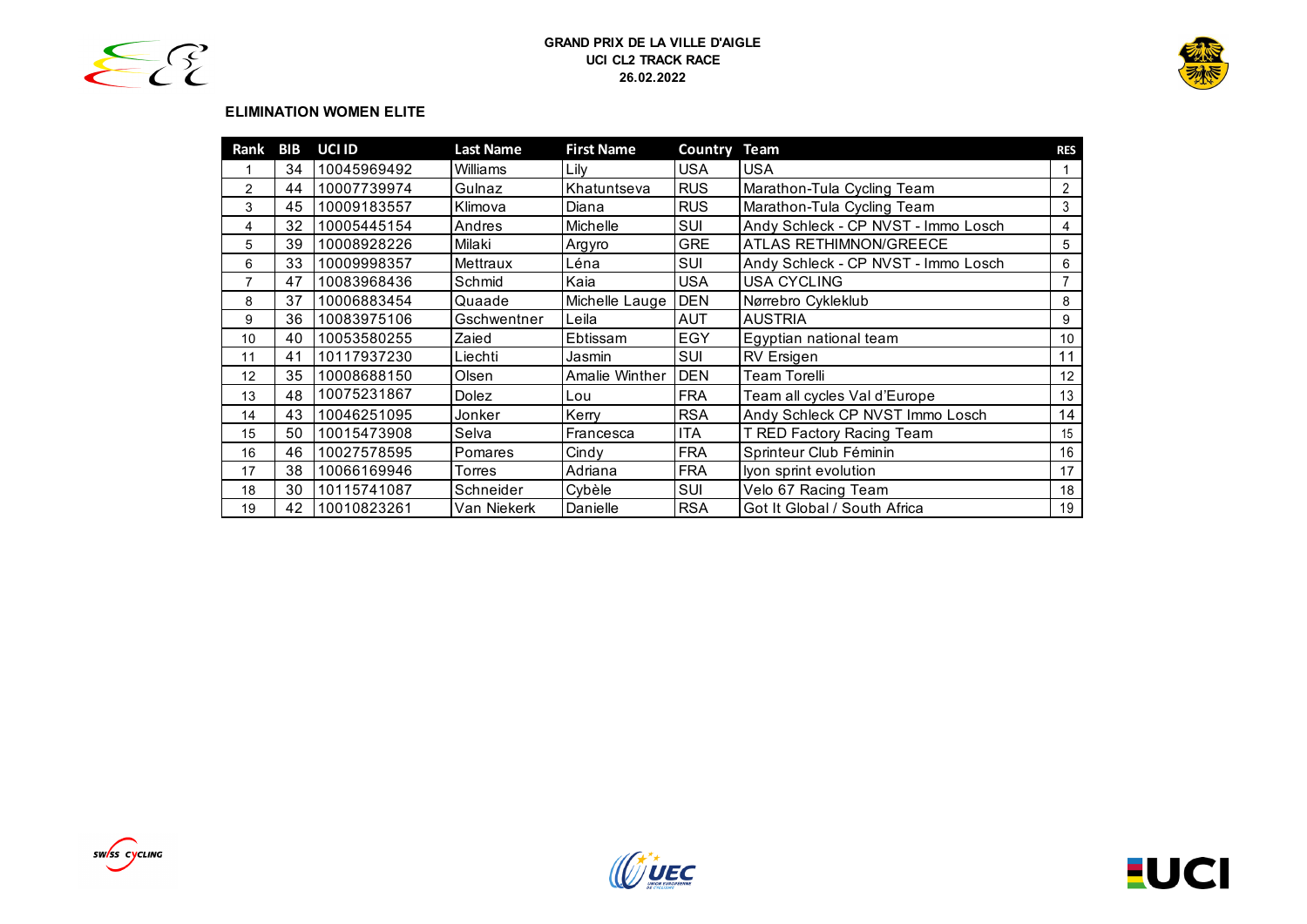

# **OMNIUM MEN ELITE - ELIMINATION 3/4**

| Rank           | <b>BIB</b>     | UCI ID      | <b>Last Name</b> | <b>First Name</b> | Country    | <b>RFS</b>     | <b>POINTS</b>  |
|----------------|----------------|-------------|------------------|-------------------|------------|----------------|----------------|
| 1              | 1              | 10005865551 | Imhof            | Claudio           | SUI        | 1              | 40             |
| $\overline{2}$ | 4              | 10008132826 | Vitzthum         | Simon             | SUI        | $\overline{2}$ | 38             |
| 3              | 12             | 10034778019 | Weiss            | Fabian            | SUI        | 3              | 36             |
| 4              | 3              | 10004633247 | Christos         | Volikakis         | GRE        | 4              | 34             |
| 5              | 8              | 10006502014 | Havik            | Yoeri             | <b>NED</b> | 5              | 32             |
| 6              | $\mathfrak{p}$ | 10025264440 | Chalel           | Yacine            | ALG        | 6              | 30             |
| $\overline{7}$ | 7              | 10051468887 | Lange            | Colby             | USA        | 7              | 28             |
| 8              | 11             | 10060365306 | Schilt           | Ryan              | <b>NED</b> | 8              | 26             |
| 9              | 15             | 10046142779 | Pickrell         | Riley             | CAN        | 9              | 24             |
| 10             | 10             | 10015848972 | Johansson        | Gustav            | <b>SWE</b> | 10             | 22             |
| 11             | 19             | 10009499415 | Mariani          | Alessandro        | ITA        | 11             | 20             |
| 12             | 9              | 10035022337 | Wafler           | Tim               | AUT        | 12             | 18             |
| 13             | 6              | 10009493250 | Pijourlet        | Louis             | <b>FRA</b> | 13             | 16             |
| 14             | 17             | 10083201025 | Wüthrich         | Emmanuel          | SUI        | 14             | 14             |
| 15             | 20             | 10034799035 | <b>Bieler</b>    | Dominik           | SUI        | 15             | 12             |
| 16             | 14             | 10014365175 | Fynbo            | Anders            | DEN        | 16             | 10             |
| 17             | 18             | 10078913928 | Weder            | Justin            | SUI        | 17             | 8              |
| 18             | 5              | 10050576386 | Ogrodniczuk      | Ethan             | CAN        | 18             | 6              |
| 19             | 13             | 10035022539 | Schmidbauer      | Maximilian        | AUT        | 19             | 4              |
| 20             | 16             | 10015021139 | Koontz           | Grant             | USA        | 20             | $\overline{2}$ |





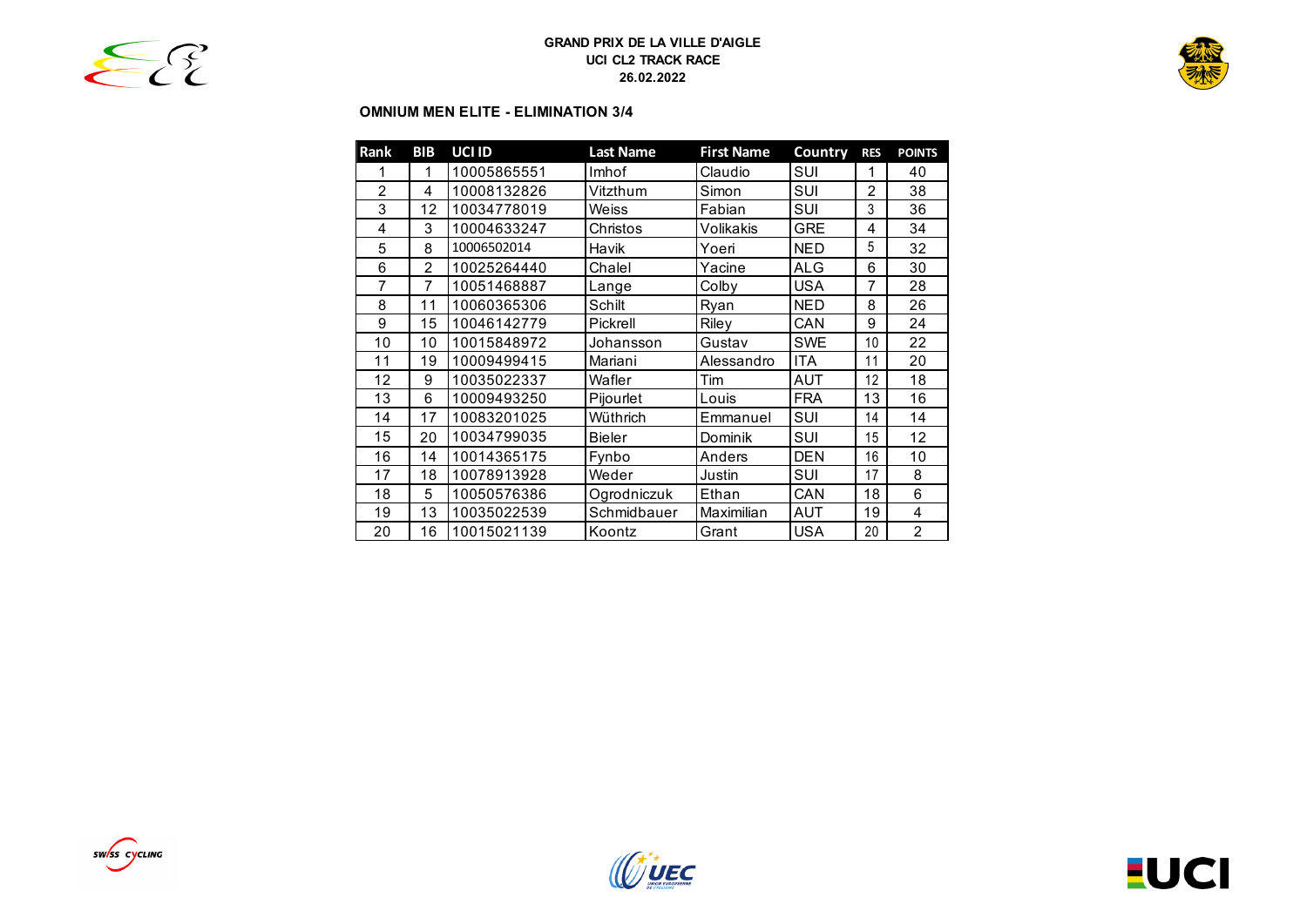



# **POINTS RACE MEN JUNIOR**

|   |    |                 |                      |                   |                                                        |   |                |   |                |    |   |   |   |   | 2x              |    |       |       |  |
|---|----|-----------------|----------------------|-------------------|--------------------------------------------------------|---|----------------|---|----------------|----|---|---|---|---|-----------------|----|-------|-------|--|
|   |    | Rank BIB UCI ID | <b>Last Name</b>     | <b>First Name</b> | Country S1 S2 S3 S4 S5 S6 S7 S8 S9 S10 L+ L- T-pts RES |   |                |   |                |    |   |   |   |   |                 |    |       |       |  |
|   | 74 | 10065769216     | Salvadori            | Axel              | <b>FRA</b>                                             | 5 | 5              | 5 |                | 51 | 3 | 3 | 3 |   |                 | 20 |       | 52    |  |
| 2 | 75 | 10030759791     | <b>Pinna</b>         | Simone            | IITA                                                   |   | 3              |   |                |    | 5 | 5 | 5 |   | 6               | 20 |       | 46    |  |
| 3 | 66 | 10083475958     | <b>Bühlmann</b>      | ILuca             | <b>SUI</b>                                             |   | $\overline{2}$ |   | 5              |    | ◠ |   |   | 5 |                 | 20 |       | 42    |  |
| 4 | 70 | 10081173927     | Vouilloz             | <b>Mathis</b>     | SUI                                                    |   |                |   |                | 2  |   |   |   |   | 10 <sup>°</sup> |    |       | 12    |  |
| 5 |    | 10055767001     | <b>Plüss</b>         | Micha             | <b>SUI</b>                                             | 3 |                | 3 |                | 3  |   |   |   |   |                 |    |       | 11    |  |
| 6 | 67 | 10078913827     | Müller               | Jonas             | <b>SUI</b>                                             |   |                | 2 |                |    |   |   |   |   | C               |    |       | 10    |  |
|   | 76 | 10034801560     | Binggeli             | Alexandre         | ISUI                                                   | 2 |                |   | $\overline{2}$ |    |   |   |   |   |                 |    | $-20$ | $-16$ |  |
| 8 | 69 | 10055955442     | Walter               | Filippo           | <b>SUI</b>                                             |   |                |   | 3              |    |   |   |   |   |                 |    | $-40$ | -36   |  |
| 9 | 65 | 10102097534     | Van Nijverseel Linus |                   | SUI                                                    |   |                |   |                |    |   |   |   |   |                 |    | $-40$ | $-40$ |  |





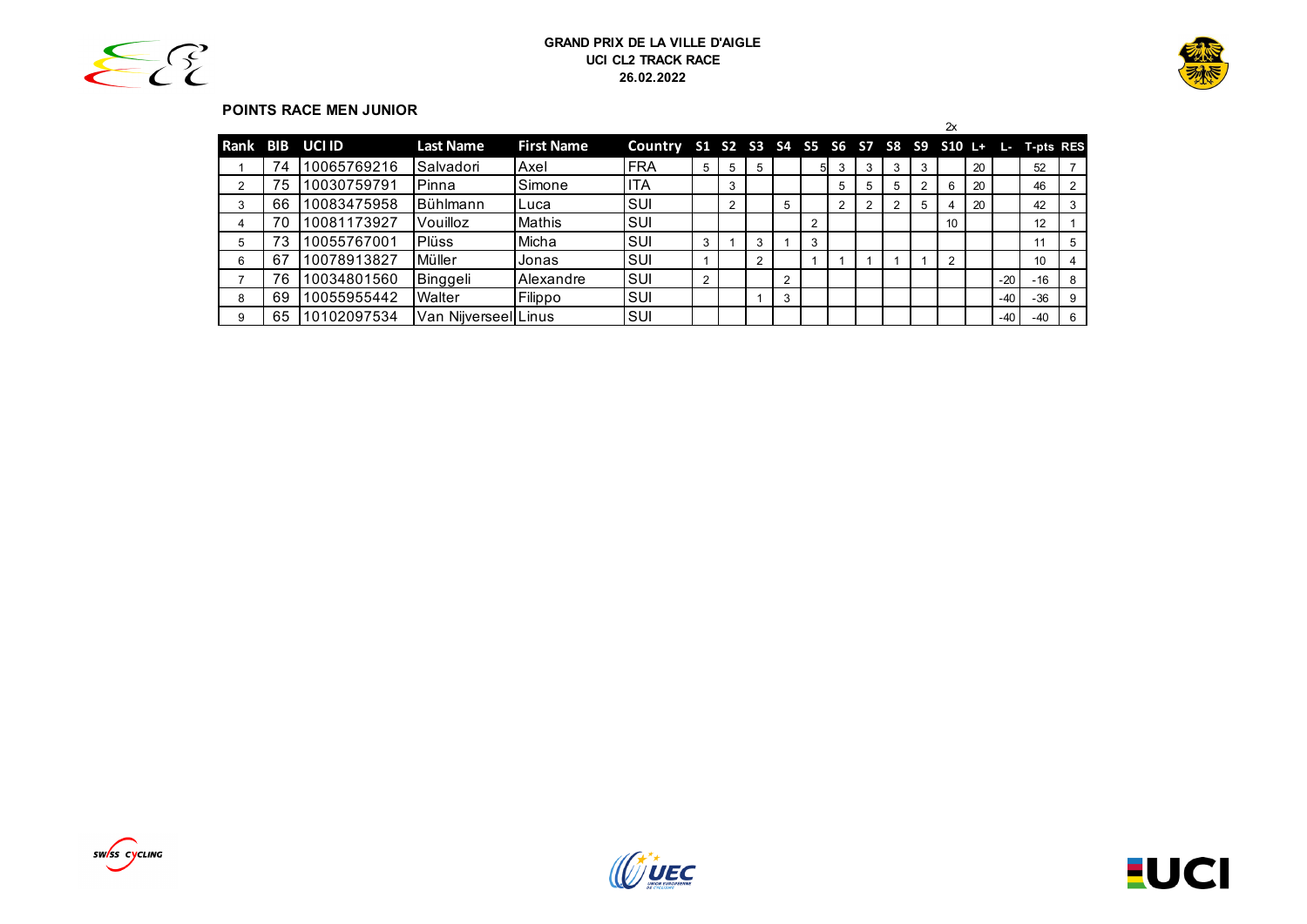



# **MADISON WOMEN ELITE**

| <b>Rank BIB</b> |    | <b>EQUIPE</b><br>Maillots | <b>UCI ID</b> | No noir<br>No rouge |                      | <b>Country</b> | S <sub>1</sub> |                |                |                |   |   |   |                |                | S2 S3 S4 S5 S6 S7 S8 S9 S10 | $L +$ | L.    | <b>Total Pts RES</b> |            |
|-----------------|----|---------------------------|---------------|---------------------|----------------------|----------------|----------------|----------------|----------------|----------------|---|---|---|----------------|----------------|-----------------------------|-------|-------|----------------------|------------|
|                 | 44 | jaune/rouge               | 10007739974   | Gulnaz              | Khatuntseva          | <b>RUS</b>     | 5              | 5              | 5              | 5              | 5 | 5 | 3 | 3              | 3              | 10                          | 20    |       | 69                   |            |
|                 | 45 |                           | 10009183557   | Klimova             | Diana                | <b>RUS</b>     |                |                |                |                |   |   |   |                |                |                             |       |       |                      |            |
| 2               | 34 | vert                      | 10045969492   | Williams            | Lily                 | <b>USA</b>     |                |                | $\overline{2}$ | $\overline{2}$ | 3 |   | 5 | 5              | $\overline{c}$ | $\overline{4}$              |       |       | 24                   | 3          |
|                 | 47 | 2                         | 10083968436   | Schmid              | Kaia                 | <b>USA</b>     |                |                |                |                |   |   |   |                |                |                             |       |       |                      |            |
| 3               | 30 | rose                      | 10005445154   | Andres              | Michelle             | <b>SUI</b>     |                | 3              | 3              | 3              |   | 3 | 1 | $\overline{2}$ | 5              | $\overline{c}$              |       |       | 24                   | 4          |
|                 | 31 | 6                         | 10009998357   | Mettraux            | Léna                 | ISUI.          |                |                |                |                |   |   |   |                |                |                             |       |       |                      |            |
| 4               | 35 | rouge                     | 10008688150   | Olsen               | Amalie Winther   DEN |                | $\overline{c}$ |                |                |                | 2 | 2 | 2 |                |                |                             |       |       | 12                   | 5          |
|                 | 37 | 8                         | 10006883454   | Quaade              | Michelle Lauge   DEN |                |                |                |                |                |   |   |   |                |                |                             |       |       |                      |            |
| 5               | 41 | bleu/gris<br>10117937230  |               | Liechti             | Jasmin               | SUI            |                | $\overline{2}$ |                |                |   |   |   |                |                | 6                           |       | $-20$ | $-11$                | 2          |
|                 | 30 | 5.                        | 10115741087   | Schneider           | Cybèle               | <b>SUI</b>     |                |                |                |                |   |   |   |                |                |                             |       |       |                      |            |
| 6               | 36 | orange                    | 10083975106   | Gschwentner         | Leila                | <b>AUT</b>     |                |                |                |                |   |   |   |                |                |                             |       | $-60$ | $-60$                | 6          |
|                 | 50 | 9                         | 10015473908   | Selva               | Francesca            | <b>ITA</b>     |                |                |                |                |   |   |   |                |                |                             |       |       |                      |            |
|                 | 39 | rouge /blanc              | 10008928226   | Milaki              | Argyro               | <b>GRE</b>     | 3              |                |                |                |   |   |   |                |                |                             |       |       | 3                    | <b>DNF</b> |
|                 | 40 | 4                         | 10053580255   | Zaied               | Ebtissam             | EGY            |                |                |                |                |   |   |   |                |                |                             |       |       |                      |            |



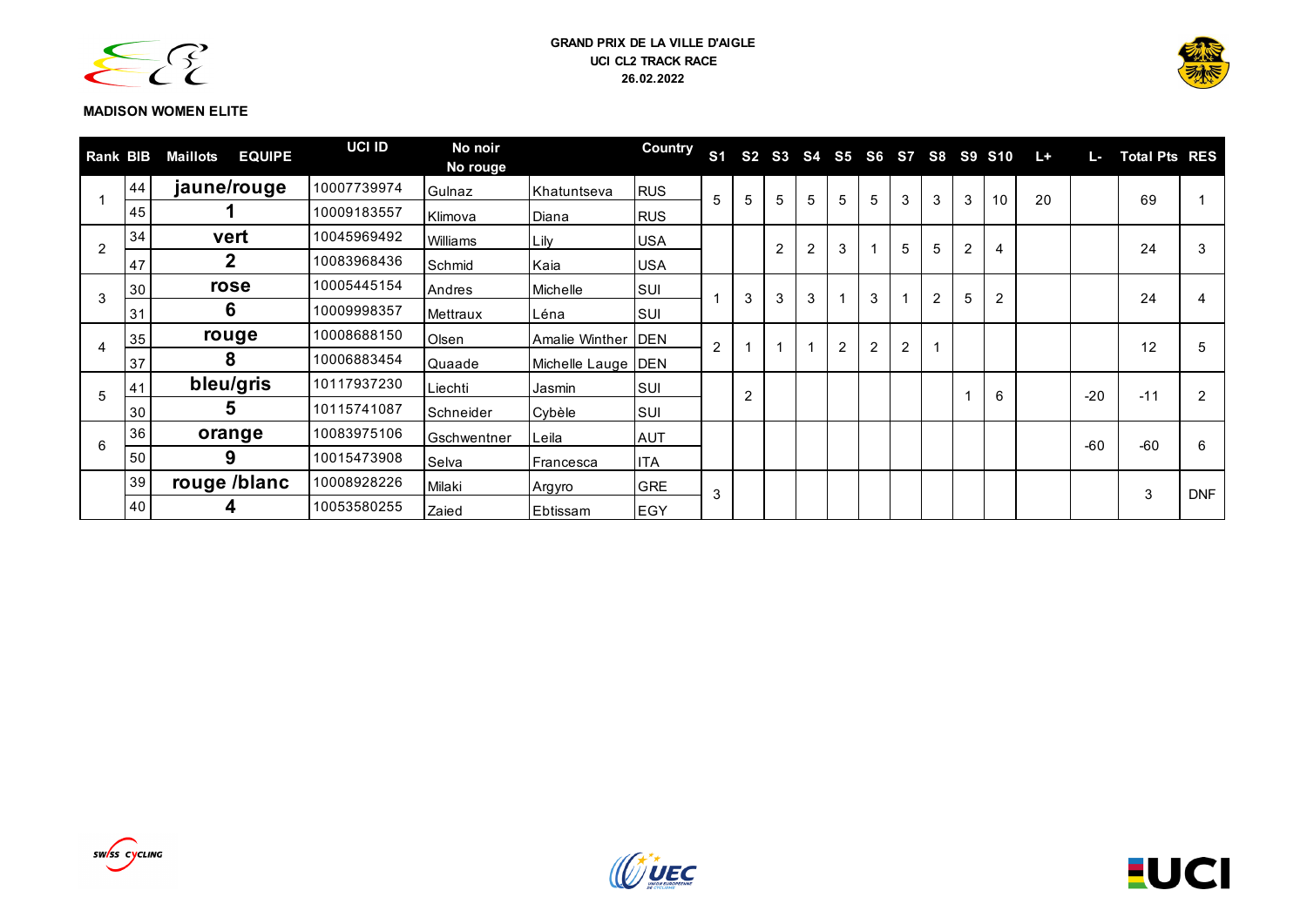



**2x**

#### **OMNIUM MEN ELITE - POINTS RACE 4/4**

| Rank | BIB | UCI ID      | <b>Last Name</b> | <b>First Name</b> | Country    | Total int. |                |                |                |   |   |   |                |                |   |   |                |                |    |       | S1 S2 S3 S4 S5 S6 S7 S8 S9 S10 S11 S12 L+ L- T-pts RES |                |
|------|-----|-------------|------------------|-------------------|------------|------------|----------------|----------------|----------------|---|---|---|----------------|----------------|---|---|----------------|----------------|----|-------|--------------------------------------------------------|----------------|
|      | 8   | 10006502014 | Havik            | Yoeri             | <b>NED</b> | 102        |                | 5              |                | 3 |   |   |                | 3              | 2 | 5 | 5              | 4              | 20 |       | 150                                                    | 3              |
| 2    |     | 10008132826 | Vitzthum         | Simon             | SUI        | 96         | 3              |                |                |   | 2 | 3 |                | $\overline{2}$ | 3 | 2 | $\overline{2}$ | 10             | 20 |       | 144                                                    |                |
| 3    |     | 10005865551 | Imhof            | Claudio           | SUI        | 118        |                |                |                |   |   |   |                |                |   | 3 |                |                | 20 |       | 143                                                    | 10             |
| 4    | 1   | 10060365306 | Schilt           | Ryan              | <b>NED</b> | 84         |                | $\overline{2}$ |                |   |   |   |                |                |   |   |                |                | 40 |       | 126                                                    | 16             |
| 5    | 12  | 10034778019 | <b>Weiss</b>     | Fabian            | SUI        | 94         |                | 3              |                |   |   |   |                |                |   |   |                |                | 20 |       | 118                                                    | 8              |
| 6    | 6.  | 10009493250 | Pijourlet        | Louis             | <b>FRA</b> | 76         |                |                | 5              | 5 | 5 |   | $\overline{2}$ |                |   |   |                |                | 20 |       | 114                                                    | 13             |
|      |     | 10051468887 | Lange            | Colby             | <b>USA</b> | 96         | 5              |                | $\overline{2}$ |   |   |   |                |                |   |   |                | 6              |    |       | 112                                                    | $\overline{2}$ |
| 8    |     | 10004633247 | Christos         | Volikakis         | <b>GRE</b> | 90         |                |                | 3              | 2 |   | 2 |                |                |   |   |                |                |    |       | 97                                                     | 9              |
| 9    | 20  | 10034799035 | <b>Bieler</b>    | Dominik           | SUI        | 52         |                |                |                |   | 3 |   |                | 5              | 5 |   | 3              |                | 20 |       | 89                                                     | -5             |
| 10   | 16  | 10015021139 | Koontz           | Grant             | <b>USA</b> | 44         |                |                |                |   |   | 5 | 5              |                |   |   |                |                | 20 |       | 74                                                     | 12             |
| 11   |     | 10025264440 | Chalel           | Yacine            | ALG        | 62         |                |                |                |   |   |   |                |                |   |   |                |                |    |       | 62                                                     | 15             |
| 12   | 14  | 10014365175 | Fynbo            | Anders            | <b>DEN</b> | 56         |                |                |                |   |   |   |                |                |   |   |                |                |    |       | 56                                                     | 14             |
| 13   | 9   | 10035022337 | Wafler           | Tim               | AUT        | 44         | $\overline{2}$ |                |                |   |   |   |                |                |   |   |                |                |    |       | 46                                                     |                |
| 14   | 18  | 10078913928 | Weder            | Justin            | <b>SUI</b> | 42         |                |                |                |   |   |   |                |                |   |   |                |                |    |       | 42                                                     | 6              |
| 15   | 10  | 10015848972 | Johansson        | Gustav            | SWE        | 42         |                |                |                |   |   |   |                |                |   |   |                |                |    |       | 42                                                     | 11             |
| 16   | 17  | 10083201025 | Wüthrich         | Emmanuel          | <b>SUI</b> | 36         |                |                |                |   |   |   | 3              |                |   |   |                |                |    |       | 39                                                     | 17             |
| 17   | 19  | 10009499415 | Mariani          | Alessandro        | ITA        | 32         |                |                |                |   |   |   |                |                |   |   |                | $\overline{2}$ |    |       | 34                                                     | $\overline{4}$ |
| 18   | 15  | 10046142779 | Pickrell         | <b>Rilev</b>      | CAN        | 50         |                |                |                |   |   |   |                |                |   |   |                |                |    | $-40$ | 11                                                     | <b>DNF</b>     |
| 19   | 13  | 10035022539 | Schmidbauer      | Maximilian        | <b>AUT</b> | 28         |                |                |                |   |   |   |                |                |   |   |                |                |    | $-60$ | $-32$                                                  | <b>DNF</b>     |
|      | 5.  | 10050576386 | Ogrodniczuk      | Ethan             | CAN        | 20         |                |                |                |   |   |   |                |                |   |   |                |                |    |       | 20                                                     | DNF            |